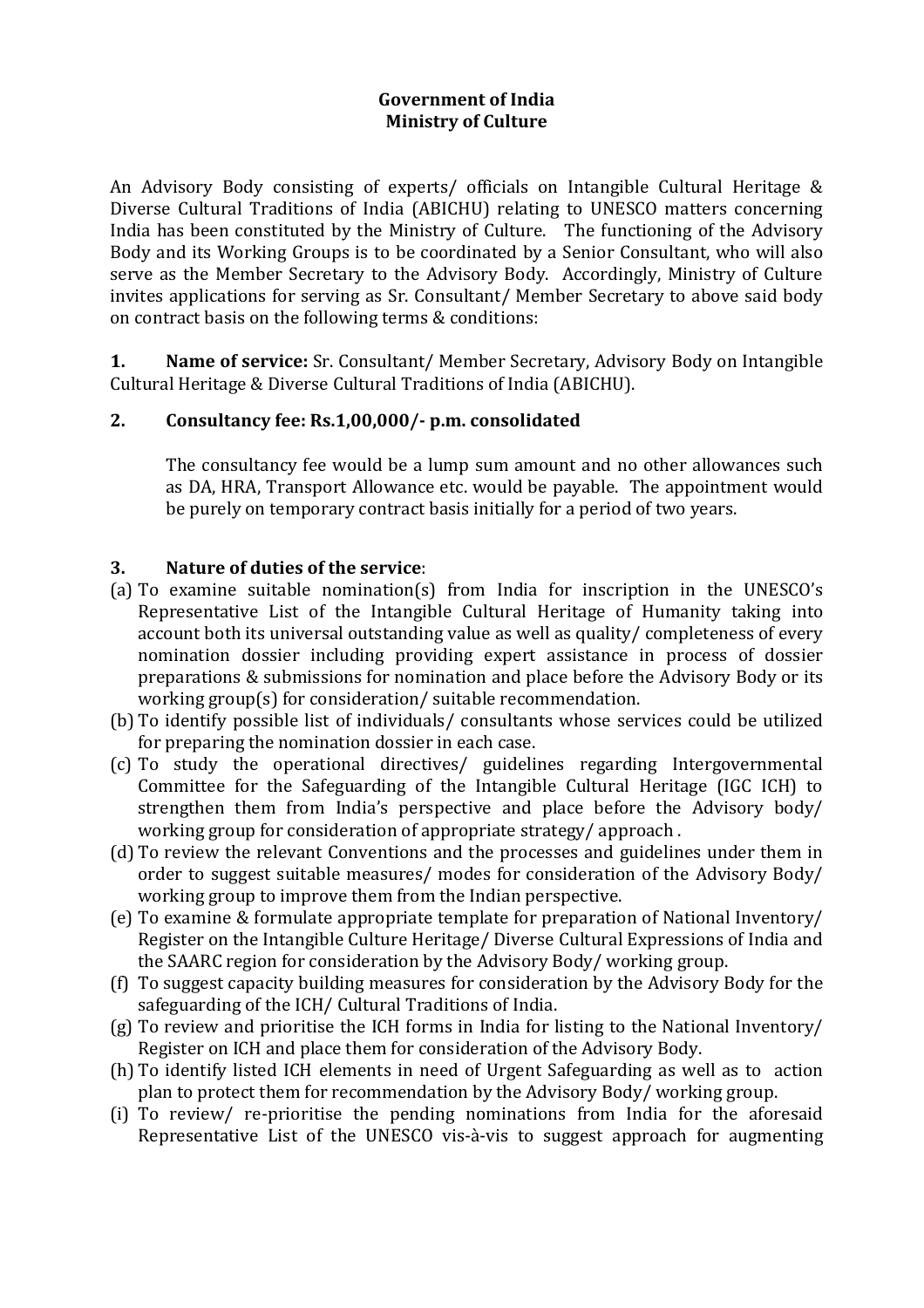India's inscriptions in the Representative List and place them before the Advisory Body/ working group for suitable recommendation.

- (j) To take special reviews of India's inscribed elements in the Representative List to look into India's obligations thereof for their continued protection/ preservation/ promotion.
- (k) To review the activities/ projects submitted under the Scheme for Safeguarding of Intangible Cultural Heritage and Diverse Cultural Traditions of India for suggestion by the Advisory Body for their appropriate preservation/ protection/ promotion mechanism/ strategy etc.
- (l) Any other assignments made by the Advisory Body/ working group or Administrative Ministry etc.

## **4. Qualification and Experience:**

Graduate with 20 years' proven experience/ expertise in the fields of intangible cultural heritage/ diverse cultural traditions of India, exposure to UNESCO related cultural matters thereof, etc. The candidate should have excellent command over English and Hindi and should be well versed in using Computers for office work.

## **1. Age :**

Not exceeding 55 years on the last date of receipt of applications for the service.

- (2) **Selection Process:** The procedure for selection shall be based on personal interaction of shortlisted candidates by a Search-cum-Selection Committee constituted by the Ministry of Culture.
- (3) **Re**-**appointment/Termination:** The person selected would be liable to be terminated earlier with prior notice of one month if the performance appraisal done by the Committee to be constituted by the Ministry of Culture is not up to the mark. Similarly, a person with a proven performance record shall be eligible for re-appointment for one more term.

**(4) How to apply**: Applications, in duplicate, in the proforma attached, may be sent to "Under Secretary (UNESCO), Ministry of Culture, Room No. 202, "D" –Wing, Shastri Bhavan, Dr. Rajendra Prasad Road, New Delhi – 110001." The last date of receipt of applications is 31st October, 2014. Application received after the last date or otherwise found incomplete will not be considered.

> Sd/- (Madan Chaurasia) Under Secretary to the Government of India Ministry of Culture